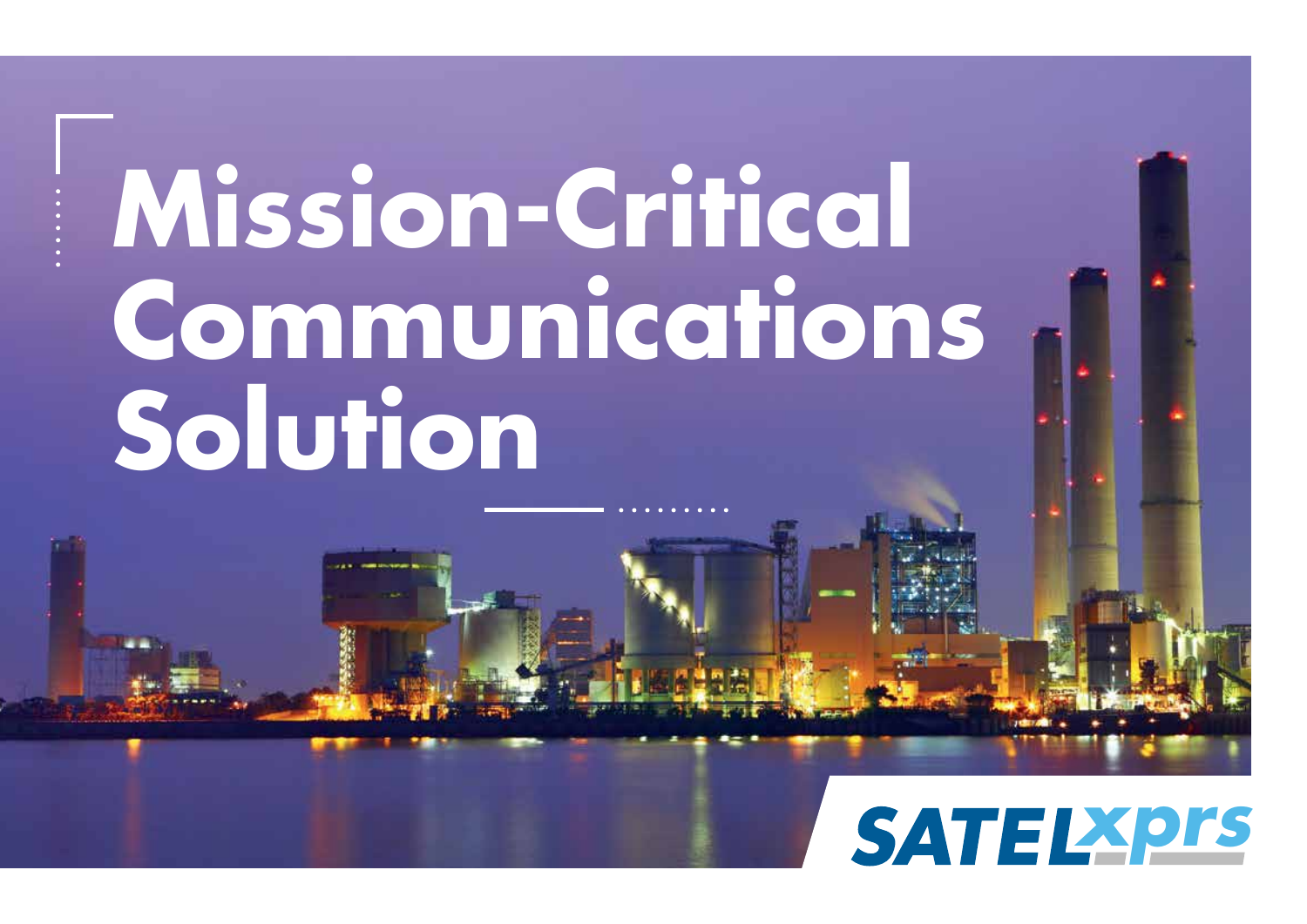# " **SATEL XPRS**

is based on private radio networking technology. It offers the most reliable long-range data connectivity and the highest availability for mission-critical applications under all circumstances.

**"** 

**Heikki Keränen**

SATEL Solution Manager

**SATE!**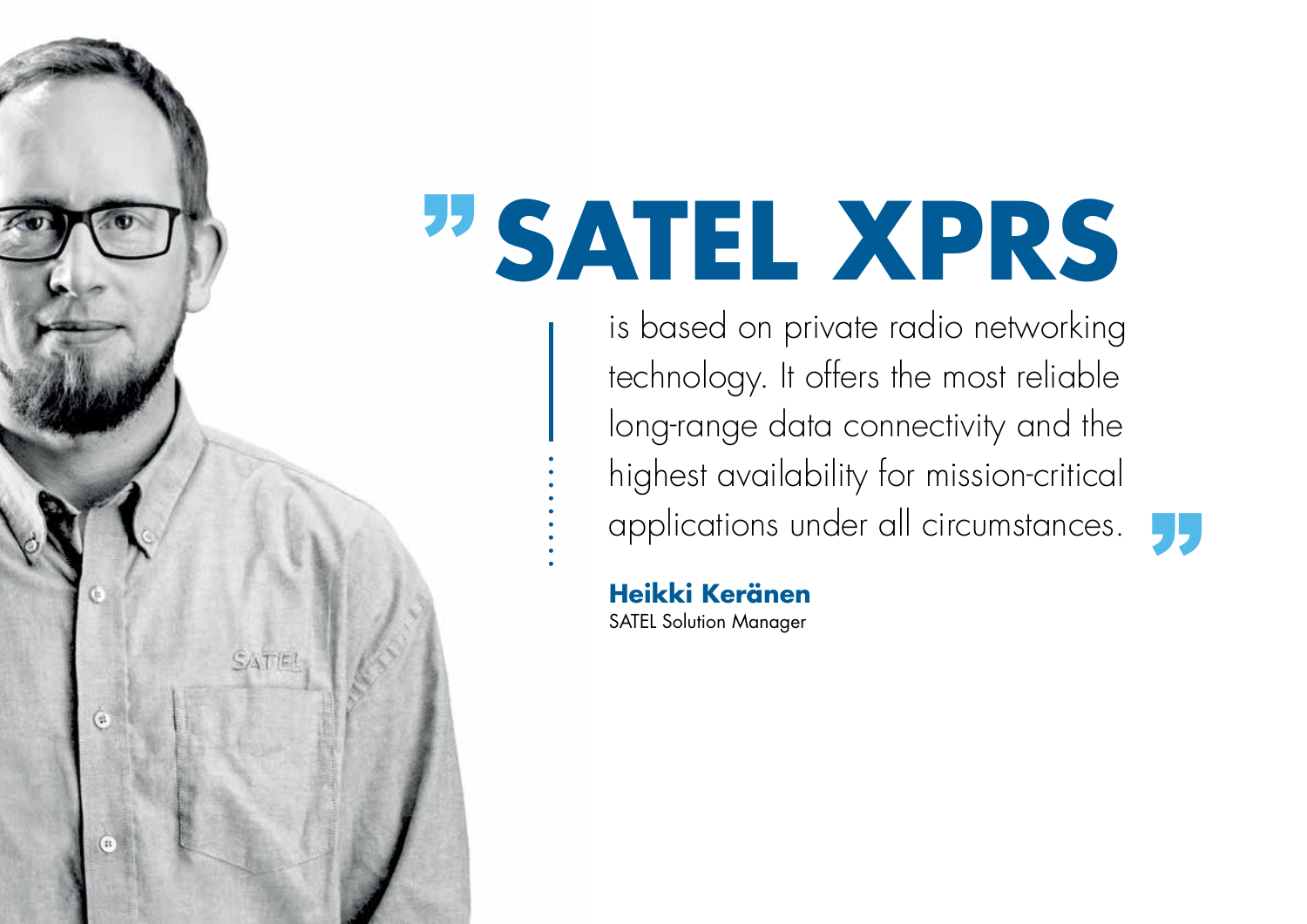# **Challenges**

#### **How to match all the mission-critical requirements?**

#### **How to combine the best features of various technologies?**

When you have a mission-critical system, you need a mission-critical connectivity solution. You need to be able to access your system with high availability, long-range and cyber security. You know how much it costs for your application, when the connectivity is lost. Every second counts. You simply can't afford your system to be down. Mission-critical characteristics are emphasized even more during a

major event, such as electricity blackout.

**Does your mission-critical communications rely on public networks and availability of electricity? Will your mission-critical communications be available during these major events caused by storms or something similar? Are you sure your system is well protected and cyber secure?** 

The evolution of machine-to-machine communications, including mission-critical connectivity, is constantly requiring more and more throughput, or speed. Often the highest speed requirements are for less critical components, like video. The challenge is to combine speed and reliability requirements, and this often calls for combining different technologies such as cellular and radio modem technologies efficiently.

**How can you make sure that the co-operation with adjacent technologies is seamless and the switchover to surviving path is done automatically, when one communications channel becomes unavailable?** 

**How to carry out network modernization in a smart way?**

Automation systems are currently being modernized in a big extent. Smart modernization adds up to significant savings, when the lifetime of the legacy components is extended and the modernization process is executed one step at a time.

**How to ensure the operation of the legacy serial components, while the new modern IP technologies are introduced?**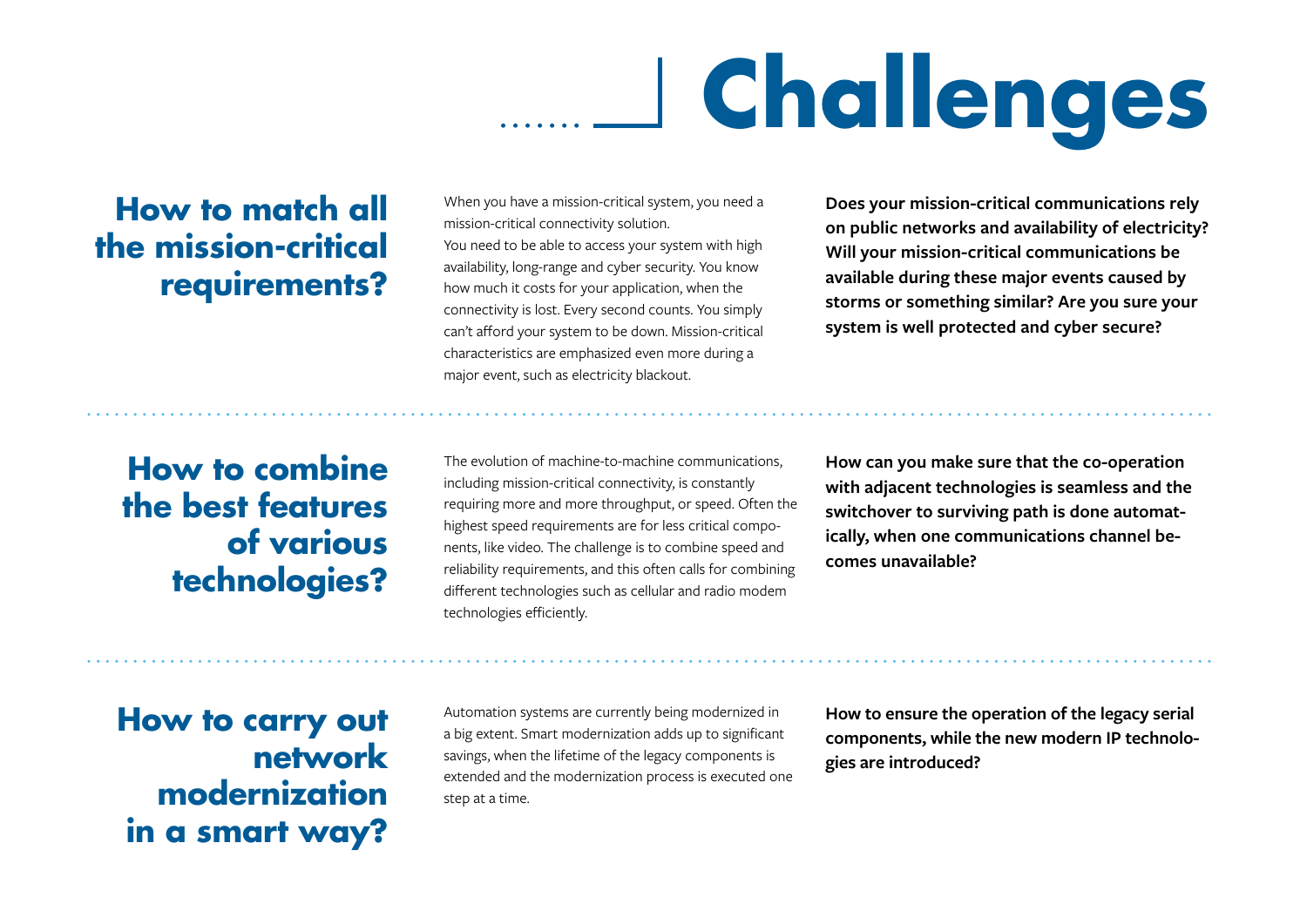# **The Solution: SATEL XPRS**

**The SATEL XPRS communications solution provides the most reliable long-range data connectivity and the highest availability for mission-critical applications under all circumstances. The SATEL XPRS can be built in any location where long-range mission-critical connectivity is required, even when there is no public network availability at all. With back-up power, it also works in total electricity blackout scenarios. With the SATEL XPRS you can create your own private network, and have the total control in your own hands with availability up to 100%.**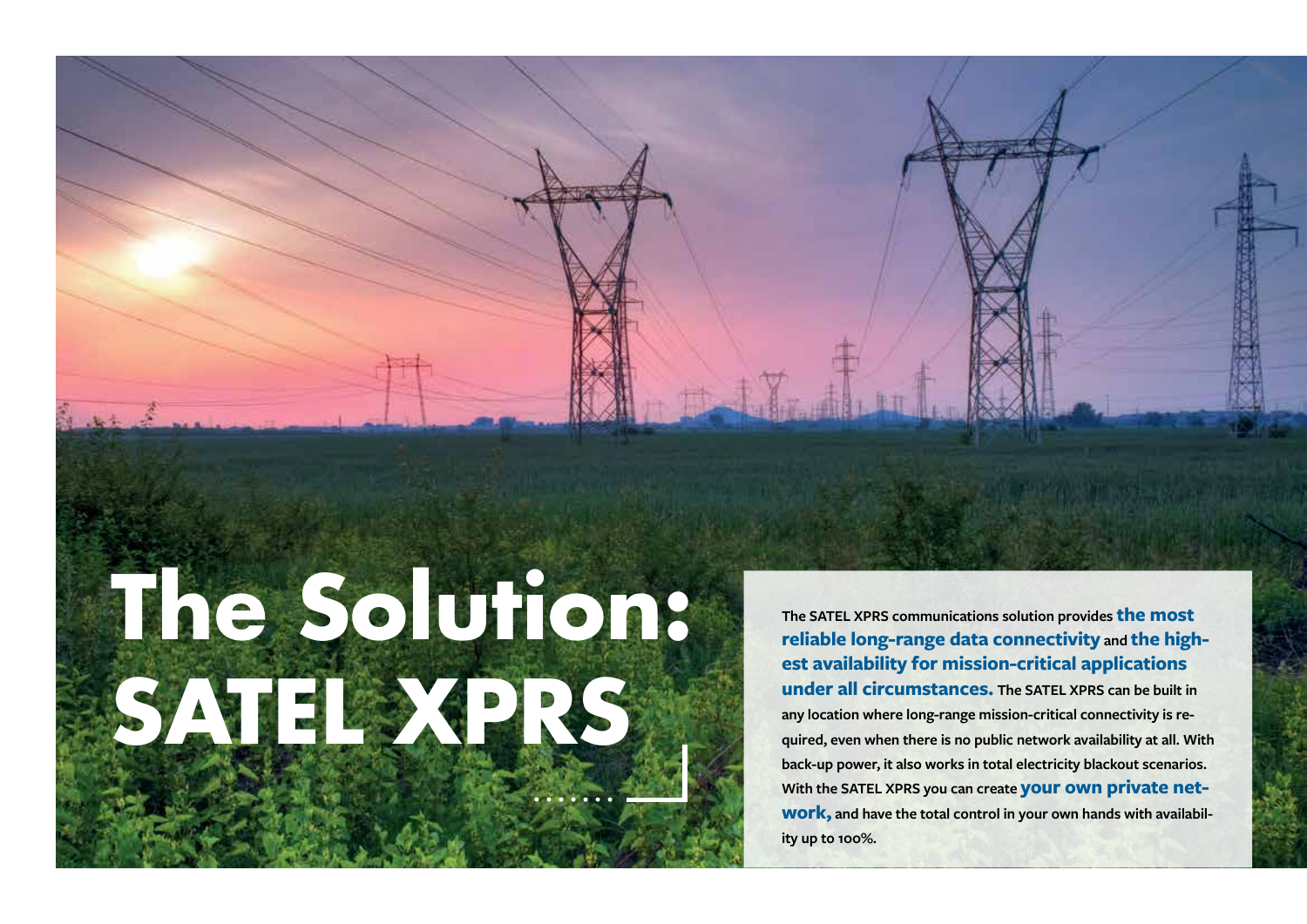#### **Redundancy with cellular technologies**



You can also use it **in co-operation with adjacent technologies** with integrated redundancy and routing protocols or benefit from it in a **step-by-step modernization process** by combining the IP solution to the existing legacy serial components with integrated protocol gateway functionality.



At the core of the SATEL XPRS solution is the smart IP radio router for secure private networking: SATELLAR XT 5RC.

## **ADI ROUTER**

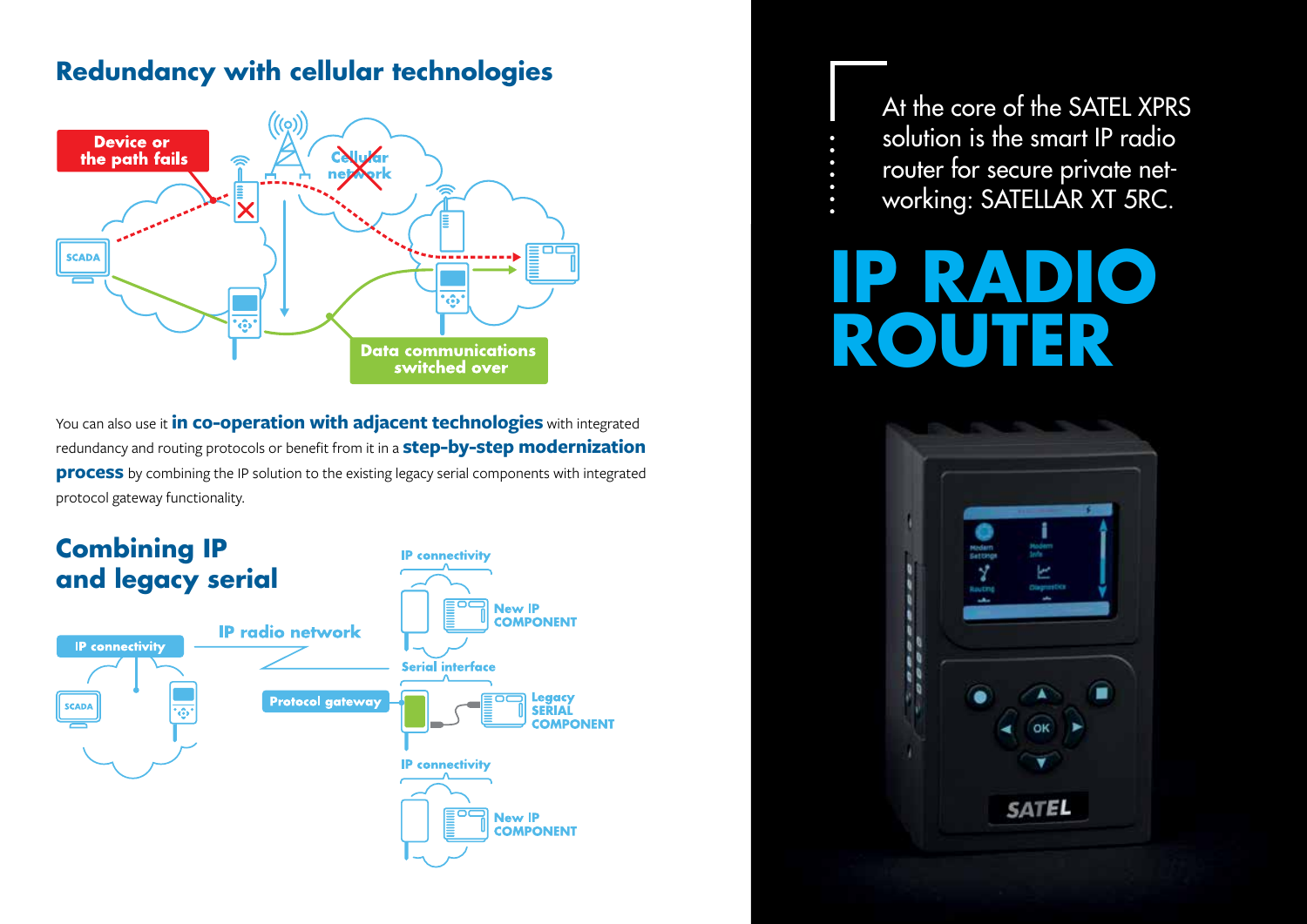## Why to choose **the SATEL XPRS?**



#### **CO-OPERATION WITH ADJACENT TECHNOLOGIES**

- Adds reliability, predictability and security to your connectivity
- Fulfills the mission-critical requirements
- Easy integration of multiple technologies



#### **PRIVATE RADIO NETWORK**

- Predictable costs and significant savings in operational expenditures. For example 60% TCO savings in 10 years in comparison to satellite subscription
- Savings by minimum maintenance requirements
- You do not need data plans
- Static performance, easy dimensioning
- Built-in security



#### **COMBINED LEGACY SERIAL AND IP**

- Protect the previous investment by prolonging the lifetime of legacy system components while extending the network with new modern components
- Reduce cost and possible points of failure by avoiding investments in additional devices
- The whole system can be run with one IP-based protocol: reduces costs in control center infrastructure and licensing.



#### **USER-FRIENDLY CONFIGURATION TOOL: SATEL NETCO**

- Error-free network deployment
- Easy and centralized configuration
- Up to 80% savings by reduced deployment time
- Avoid human configuration errors, that may skyrocket the deployment costs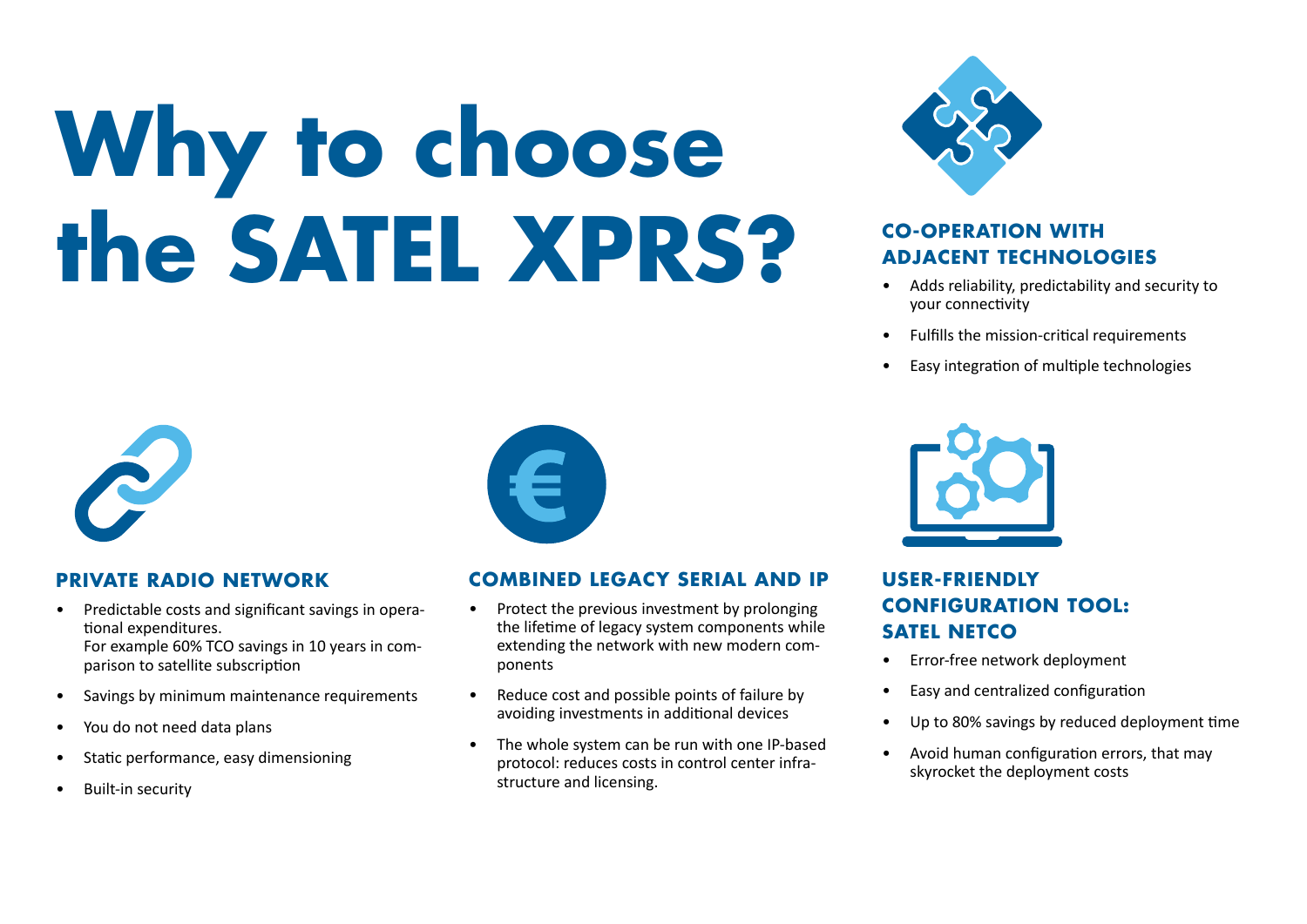

#### **UTMOST SECURITY**

- Ensure data integrity
- Ensure data confidentiality
- Avoid downtimes and excess work caused by malicious access
- Avoid loss of revenue



#### **HIGH AVAILABILITY**

- Significant cost savings by avoiding downtime
- Rule out loss of service leading to loss of revenue
- Rule out delays in fault localization, isolation and restoration
- Rule out possible penalties or fines
- Savings in workforce costs



#### **PROFESSIONAL SERVICES AND SUPPORT**

- SATEL Network Design Center helps you in creating a professional network design with optimized radio and an tenna parameters and guaranteed connectivity
- Carefree connectivity ownership: ins tall-and-forget
- SATEL professional support provided by collaborative engineering: fast reaction times, minimized system dis turbance, minimized need for work force
- Savings by avoiding the need to use 3rd party radio planning or technical support services
- Wide distribution network that serves in local languages





**Visit also: xprs.satel.com**